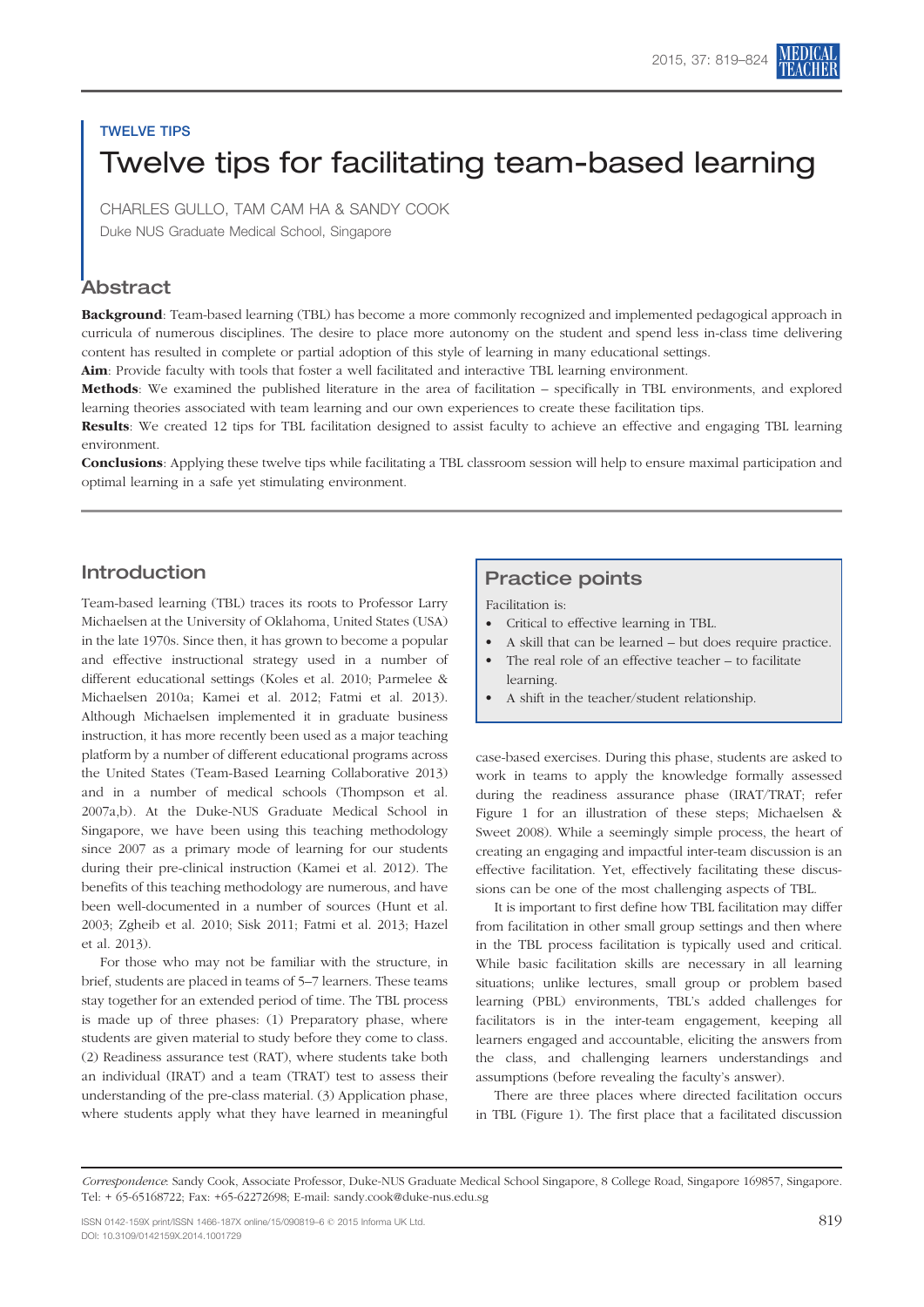<span id="page-1-0"></span>

Figure 1. Structure of team-based learning and places where facilitation occurs.

occurs is after (and importantly not during) the team readiness assurance test (TRAT). This facilitated discussion requires faculty to be able to draw out the misunderstandings or resolve any misconceptions not addressed by the non-facilitated inter team TRAT discussion and reveal ''correct'' answers. Being skilled at guiding the students to discuss and ask questions about their uncertainties maximizes the learning.

The next place where facilitation is critical in TBL and further enhances the learning experience is *after* the application phase. The post-application discussion requires faculty to create a dynamic classroom discussion and assist students to articulate their understanding of difficult concepts or critique their own and others thought processes when solving the problems. It is through this inter-team discussion where a deeper understanding and learning can be achieved. In both the post-TRAT and application setting, one of the most difficult activities faculty have is in managing the unexpected questions and eliciting rather than giving answers.

Managing the post-TRAT and application discussions between multiple teams in a classroom setting requires a very different set of skills from managing the typical learning environment to which most faculty are accustomed. One reason for this difficulty is that the RAT and the application phases of TBL encourage both assimilative learning, the process of incorporating new information into existing knowledge structures (Seel [2012\)](#page-5-0), and transformative learning, the process of altering existing knowledge structures through critical thought (Mezirow [1991\)](#page-5-0). The latter is enhanced through the discussion with team-mates who learn from one another (Meers-Scott et al. [2010\)](#page-5-0). Appropriate facilitation after the team's independent discussion enhances the transformative learning process if performed effectively. This type of facilitated learning is referred to as the ''Elaborative Interrogation Technique,'' an effective learning methodology (Dunlosky et al. [2013](#page-5-0)). Although some of the properties of being a skilled facilitator may appear to be more of an art than a science, we believe that many of the skills can be learned. Below are our 12 tips for effective facilitation, aimed at

providing faculty with skills that are useful in promoting effective learning within a team-based environment. We have divided the tips into two categories: creating the right environment and enhancing active engagement of learners.

# Creating the right environment

The major role of the facilitator is to create a safe and engaging learning environment while still managing the flow and time. These first six tips focus on the process of TBL, role of facilitator, and activities a facilitator can do to best create the right learning environment.

#### Tip 1

#### Use the 4S's to craft engaging questions

Using all aspects of the TBL structure goes a long way in ensuring full student participation. The IRAT followed by the TRAT ensures that students come well-prepared to discuss issues and identifies their gaps so they are ready to learn. Using the four S's of application writing and development (significant problem, same problem, specific choice, and simultaneous report) can also ensure maximal participation and active engagement during the application phase (Parmelee & Michaelsen [2010b\)](#page-5-0). The use of significant/authentic problems, having everyone working on the same problem, requiring them to make a single choice (and defend it), and enabling simultaneous reporting, is the start of creating a problem that will enable a more stimulating environment in which to facilitate.

# Tip 2

#### Watch the clock

One of the most difficult tasks for a facilitator to perform in the TBL classroom is to keep within the allotted time. One of the benefits of TBL is that discussions are brought ''front and center''. Ensuing that various arguments are brought out in the open can be time consuming. Therefore, the first priority is to make sure that enough time has been scheduled for the discussion phases. Ideally, the discussion phase should be at least half the time allocated. In a 50-min class, that would be roughly 25 min for RATs (both individual and team) and 25 min for discussion. The application phases should follow the same guidelines. A 25-min application should be accompanied by a 25-min discussion phase (longer if possible). The facilitator must constantly be alert for diminishing time and make adjustments as he/she goes along as to how much discussion is to be pursued. This may mean interrupting students who are taking a very long time to respond, asking faculty to cut short their explanation or tactfully interrupting those who have launched into a full-length didactic lecture, or even dramatically shortening the team-to-team discussion phases after some questions. Being aware of the time means also being realistic about the number of questions in each session. Having too many questions and insufficient time to review and discuss can be frustrating to the students.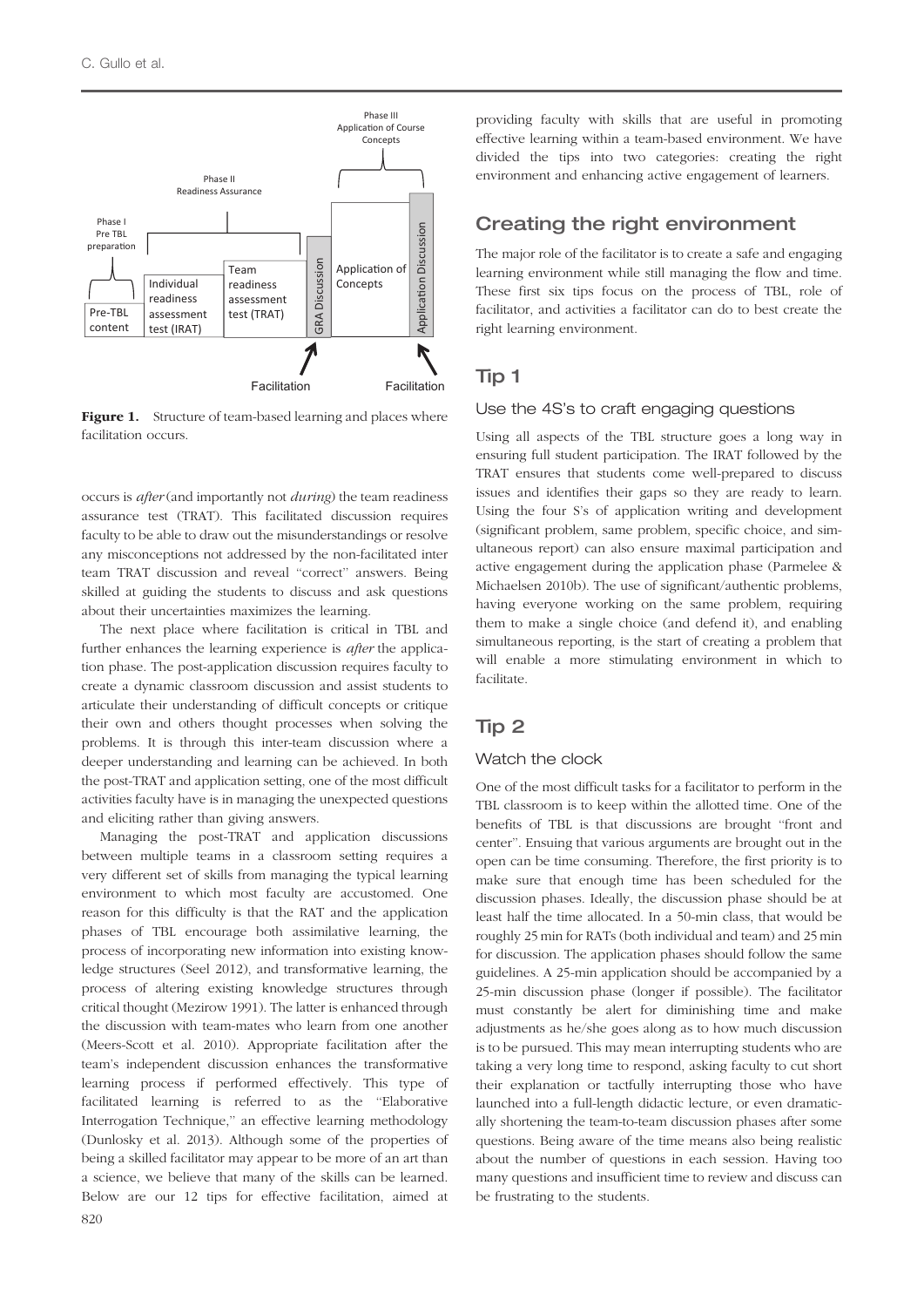#### Tip 3

#### Strategize the process of facilitation with faculty before class

It is important to strategize before the session how the questions should be facilitated, especially if you have a facilitator who is different from the course director or content expert. In practice, not all questions require an in-depth facilitated discussion. Certain questions may have limited learning points which students can grasp easily by themselves and thus need not be discussed at length if time is short. One time-efficient way to implement this approach is for faculty to consider a facilitation strategy for each RAT question while students are working on the questions. For the application questions, it is ideal if teams turn in responses as they complete them so faculty are informed of the answers once the students have chosen and consider the facilitation strategy based on the answers given. For example, if all teams answer a particular question correctly, the facilitator may choose not to have an in-depth facilitated discussion as there may be no further learning points to be covered. Conversely, if all teams answer the question correctly but there are critical learning points, or faculty want to be sure the teams derived the correct answer for the right reason, such a question may benefit from a facilitated discussion. The faculty may also decide that if the teams choose many different answers for the same question, a good strategy may be for the teams to debate, as a whole class, why they chose their answer.

### Tip 4

#### Remember facilitation is NOT delivery of content

As teachers, we want to ensure our students receive the necessary information. Thus, in TBL, it can be difficult to remember that at certain points one must be a facilitator of learning, not the deliverer of content. Carl Rogers discussed in his publication "Freedom to Learn" (Rogers [1969](#page-5-0)) that the facilitator in a classroom is one that ''creates the environment for engagement'' and is obligated to create an environment where "the threat to the learner is reduced to a minimum". He was a strong proponent of minimizing one's expertise as much as possible when facilitating in an educational setting so as to avoid teaching a person directly, but facilitate his or her own learning. This sentiment is at the heart of TBL. Thus, when facilitating in a TBL learning environment, removing the ''content expert'' hat and putting on a ''facilitator's hat'' may be the single most important and difficult step faculty face when engaging students.

### Tip 5

#### Avoid giving away answers during facilitation phase

As the role of the faculty during the facilitation phase is to ''facilitate'' the learning and elicit information from the students, it is critical to remain neutral and non-judgmental

with the discussion as it develops. During the learner debate phase of the discussions, any sign of approval or disapproval of a comment or response will shut down the discussion immediately. As the goal of the TBL in-class facilitated discussion is to ask certain questions to ascertain the student understanding and knowledge of concepts and to encourage them to articulate these concepts and main points of an argument and to teach one another, keeping the discussion going is paramount. It is often very difficult for a faculty member to hide their opinion when a given response is factually incorrect or when it is exceptionally brilliant. One way to minimize this might be to identify one faculty as the facilitator and a different one as the ''content'' expert. In many ways, someone the students do not view as the main content person can make an excellent facilitator. The facilitator needs to know enough of the content to know how to direct the questioning (with pre-session guidance from the course director or "content" expert).

# Tip 6

#### Provide time for closure

One of the most important things that a facilitator should remember to do is provide time for closure at the end of the session. Providing closure after each question makes it difficult to manage time. However, highlighting a student's excellent response or one who corrects an argument that was inaccurate can go a long way to bring satisfaction and clarity to the learning in the classroom and is not time intensive. Yet, it is still important to bring formal closure to conceptually difficult material at the end of a session as students often do not explicitly trust each other's knowledge-base and prefer to hear from an expert faculty member or facilitator. Thus, adding closure to difficult concepts after but not during student discussions will assist in ensuring that students feel that the TBL process was valuable and that they learned the important ''take-home'' information.

# Enhancing active engagement of learners

The quality of a TBL session depends a lot on the facilitator's ability to get the students engaged, but getting students to respond to questioning is difficult under most circumstances. There are several general suggestions to achieve classroom engagement. First, be open and transparent about the intention and process of asking questions. Second, create a safe environment where students can answer incorrectly without fear of ridicule or recrimination. Third, consider using a randomization process (random team and random members within the team) to decide who to call upon. That way, students will not feel ''picked'' on. Even if the environment and processes are all in place, it can still be difficult to get students to participate. Tips 7–12 provide some strategies one can use to encourage reluctant learners to speak up.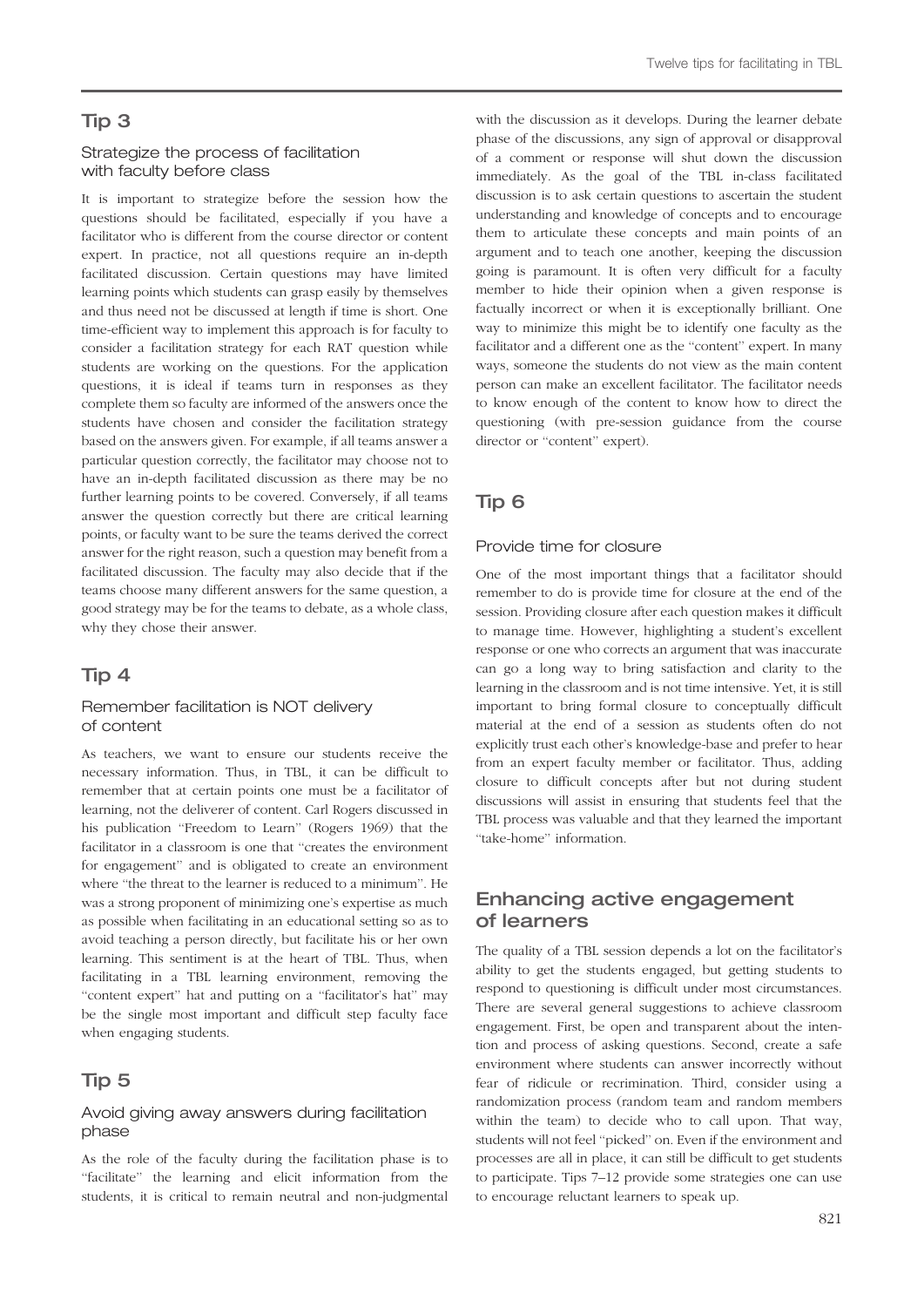# Tip 7

#### Wait for students to respond to questions

It is easy for a facilitator to forget that students often become nervous and need time to gather their thoughts when asked to answer a question or to defend a response to a question during the RAT or application phases of TBL. Students do understand that during the classroom discussion phases of TBL they all must be prepared to defend the choices their teams have made, though it is reasonable to expect that they need some time to remind themselves what the issues were. Thus, when calling on students to respond, the facilitator is encouraged to give more time than he/she feels is necessary. Oftentimes, the silence following a question is not due to confusion over what was asked, but due to time they need to think about the way they wish to phrase their response. Other times, it is necessary for the student to consult his or her team mates as a reminder of why they answered something the way they did. Allowing up to 30 s may be necessary and expected. This is certainly difficult to do when time is limited and many questions are still remaining. If students feel that the environment is safe and tolerant, then they will engage more actively. Allowing for enough ''dwell-time'' after each student is called on should help in this regard.

### Tip 8

#### Ask neutral and open-ended questions

One of the best practices a facilitator should adopt is to ask an open-ended question to a specific person in the classroom that forces them to critique, analyze, justify, and explain their choice of answer (Silberman & Auerbach [2011\)](#page-5-0). Questions that allow for a yes or no response will generally cease any further discussion. Questions that lead or direct a student towards a certain specific answer will also halt any further discussions, as the students perceive that they need to focus on the answer provided. Open-ended questions allow students to demonstrate their thinking. They also allow for easier follow-up questions, such as ones that force students to clarify or justify their responses. Questions which are more neutral, objective, and open-ended result in more informative and valuable responses from the entire classroom. A commonly used openended question is the ''why'' type of question, e.g., why did you chose this, why is this the better choice over other answers, or why not this option? Neutral open-ended questions will ensure active discussion occur and assist in the interrogation of students' knowledge.

### Tip 9

#### Rephrase or restate for clarity

As mentioned above, we want to create a safe environment where students can answer incorrectly without fear of ridicule or recrimination. One way of achieving that type of environment, which will help students willingly speak up, is to rephrase (with guidance towards the learning goal) when students present their team's rationale to be sure the facilitator

understands the answer. Sometimes this is necessary just because students may not speak in a clear and concise manner and often they are not heard by students in another corner of the room. Students are often not confident when addressing the classroom and are reticent to vocalize what they know or do not know. Students also frequently display ''drift'', a process where they start reporting in a confident and audible fashion, but end in a barely audible and less confident tone. By summarizing and restating what was said by the student, a facilitator can keep learners engaged and ensure that everyone hears and that (1) unclear information is clarified, (2) overly complex information presented is simplified, (3) incorrect information is stated (non-judgmentally) to elicit debate, and (4) principles can be repeated for best learning and retention. It is important to note that although the facilitator is repeating or rephrasing content for clarity often, during the facilitation process he or she is not ending discussion by ''leaking'' the correct answer or slipping into lecture mode and removing the students from the discussion. The process of succinctly repeating what a student has said benefits the entire classroom and goes a long way in making engaging and informative TBL sessions a success.

# Tip 10

#### Find the "student expert" in the room

During any cross-examination of teams, it is important to recognize that somewhere in the classroom exists an expert who needs to be identified. Even the most difficult problems can usually be resolved by a student in the TBL classroom. And, only after attempts are made at finding that student expert should a facilitator either turn to a ''content expert'' for assistance or provide the answer to the problem him/herself. In fact, correcting or answering too early will result in shutting down any further conversation and interrupts self-enquiry from the students. Thus, as a rule, the facilitator should put on the ''content expert'' hat only after making sure that students get the opportunity to probe each other's thinking as much as possible. It is often difficult to find the student expert in the classroom as students can be unsure of themselves and may not trust their colleagues either. One of the best ways to achieve this is to ask probing questions such as ''What evidence supports this?'' or ''Can anyone assist us to resolve this issue?''

### Tip 11

#### Ensure any lingering uncertainties or disagreements are addressed

Often there is significant divergence in the thinking behind a particular concept in the classroom and this may or may not be apparent due to the consensus building process inherent with TBL. Students will often report what they feel pressured by the team to report to avoid looking unknowledgeable even if they do not agree with their own team's decision. Sometimes, a student will say that he/she felt one way but the team felt a different way about a particular question. It is important for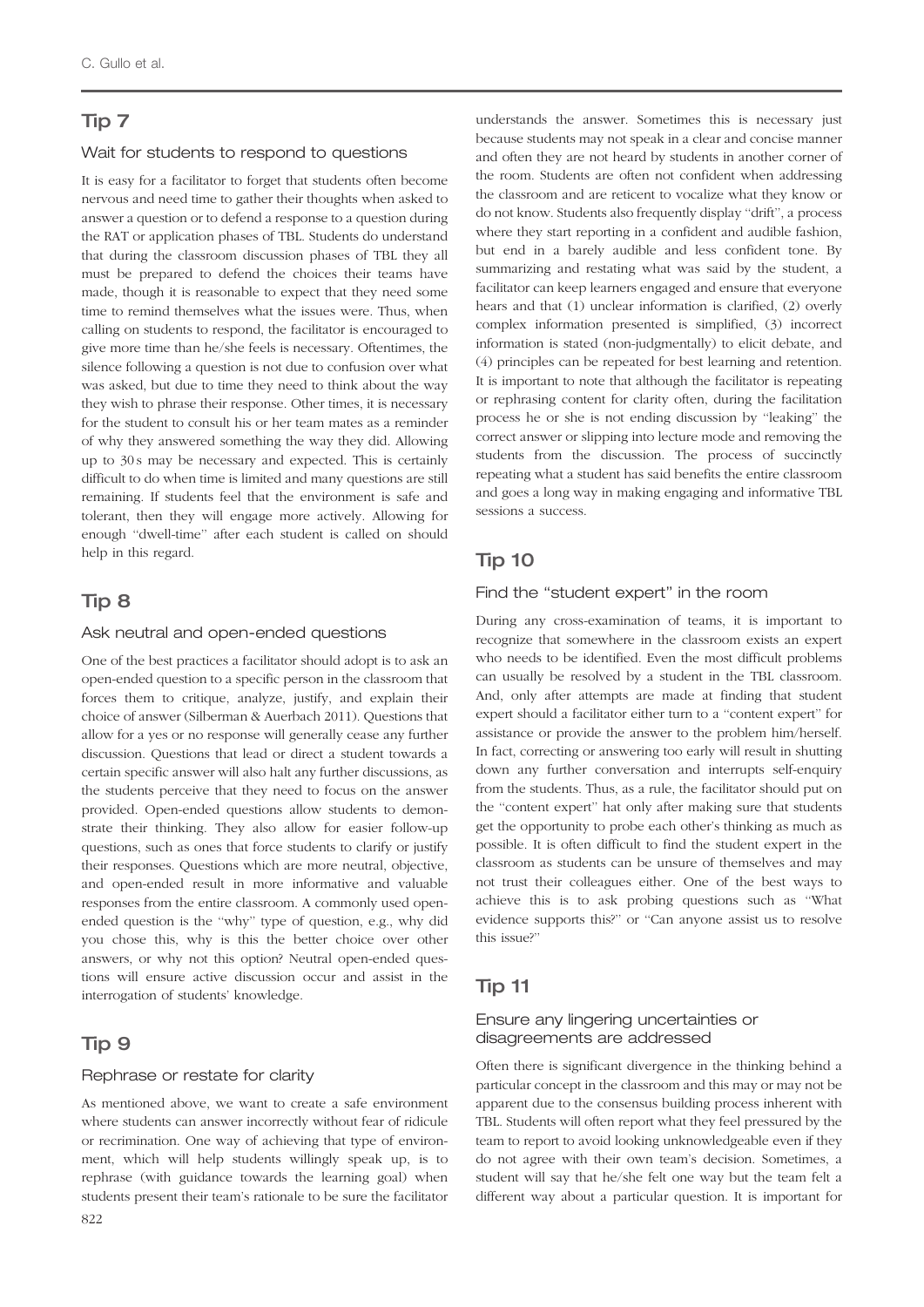facilitators to ask if there is someone in the classroom who agrees or disagrees with what was just reported and to do this often. It is those strong disagreements or uncertainties that produce the most learning as discussions tend to be more robust and passionate when people disagree. If students feel safe in expressing their opinions, then the level of classroom engagement can be allowed to reach its peak. Therefore, it is important to remember to seek out possible disagreements and try to get students to address them as they arise.

### Tip 12

#### Hold each individual learner accountable

By creating an environment where each student knows they could be called upon at any time to respond or defend a team's answer, you further ensure individual student and team accountability. As individuals, students will realize they must be prepared. As a team, they will try to make sure their teammate represents the team well. It is advisable to avoid the assignment of a team spokesperson whenever possible and to remind students often that they are responsible for their team's responses and choices. In addition, students must be reminded constantly that although their individual choices may vary, they should be prepared to defend their team's decisions and explain their decision making processes to the classroom. Students who are constantly asking other team members for help may be called upon more often by facilitators who observe the classroom continuously. A facilitator who creates an effective ''environment for engagement'', where the atmosphere is fair and tolerant and where people can feel free to make mistakes without fear of embarrassment, is best suited to create an environment of maximal participation. In large classrooms with more teams, it is even more important for facilitators to scan the room and identify individuals in the far corners who may be less engaged. Using students' names when calling on them, in the right environment, will help student feel as though the facilitator knows them personally and they cannot hide by being anonymous.

It is also important to get participation from as many different individuals as possible and to avoid picking on the same vocal individuals repetitively. Again, there are no assurances that anyone can give to ensure that each student is giving 100% of their time, but active surveillance and constant vigilance can ensure that the participants remain as active as possible.

# **Conclusions**

As more interest is garnered around the use of TBL in the classroom, educators are interested in understanding how to manage the discussion phases to ensure complete and deep learning. A fair amount has been written concerning the various stages of TBL, the backward design elements, and the pedagogical elements of TBL (Michaelsen et al. [2008](#page-5-0)). Although some information has been published concerning facilitation in PBL (Leung et al. [2003;](#page-5-0) Yee et al. [2006\)](#page-5-0), very little information is available on specific recommendations for effective facilitation of learning in the TBL classroom

(Azer [2005\)](#page-5-0). The 12 tips presented here are designed to assist faculty who facilitate discussions in the TBL classroom in two ways. First, application of these tips will help to ensure maximal and consistent participation from students and provide continuity to sessions if adhered to by all faculties who teach different sessions. Second, these tips are designed to assist the faculty who deliver TBL by recommending a platform that ensures a fair and safe learning environment, but one that holds students accountable to their own learning as well as that of fellow learners. A universal role of a facilitator is to observe the 90:10 rule – listen 90% of the time and talk 10% of the time (Silberman & Auerbach [2011](#page-5-0)). We consider the principle of listening more than you talk a sign of an effectively facilitated session.

Although the tips presented in this article are designed for faculty who teach in a TBL setting that promotes a maximal learning experience for their learners, many of these tips would work well in any classroom setting. For example, the principle of waiting to speak for a defined period of time after asking students a question is quite useful when using any teaching style. This same reasoning holds for asking neutral and open-ended questions. However, many of these tips are specific to TBL as this teaching style requires the management of multiple teams and its goal is to achieve maximal student engagement. For example, when providing a lecture to students, generally closure is automatically given. However, one of the important principles of TBL is the emphasis on selfdiscovery and self-directed learning. Thus, remembering to provide closure or a sufficient wrap-up in this environment is equally important. The same can be said of the separation of the content delivery from the facilitation of learning. The lecture-dependent teaching style requires the content expert to be in the content delivery mode most of the time. However, in PBL and TBL, the students must make their own discoveries first and they must identify the important content and understand it before a content expert clarifies and adds to the content.

Much of facilitation in the TBL classroom is a strategy and can be learned. These tips can play a role in this process. However, it is clear that there is some ''art'' to the practice of being a good facilitator. This art is hard to teach. Experience and practice is the best way to learn the ''art of facilitation''. Some faculty may find facilitation in the TBL classroom a challenge. Others will find it intuitive, fun, and exciting and may do well without much training. However, in either case, we hope that faculty either new to facilitating or those who have been doing this for some time find these tips for effective facilitation in the TBL classroom most useful and practical.

#### Notes on contributors

CHARLES GULLO, PhD, is now the Associate Dean for Medical Education, Joan C Edwards School of Medicine, Marshall University, Huntington, WV.

TAM CAM HA, PhD, is an Assistant Professor at Duke-NUS Graduate Medical School, involved in facilitation, curriculum construction and faculty development.

SANDY COOK, PhD, is a Senior Associate Dean, Office of Education, and Associate Professor at Duke-NUS Graduate Medical School.